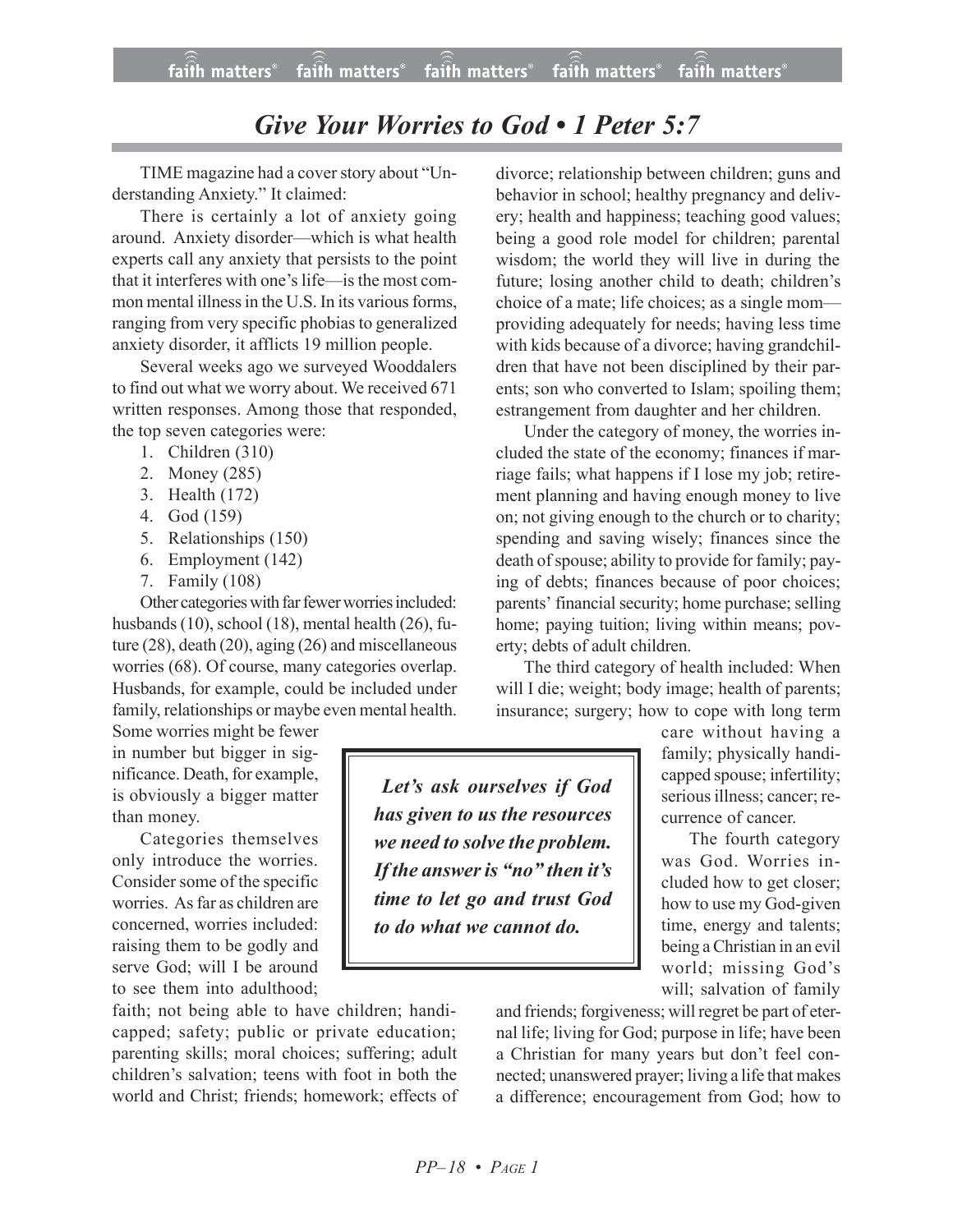## faith matters® faith matters® faith matters® faith matters® faith matters® ))) ))) ))) faith matters® faith matters® faith matters<sup>®</sup>

pray; meaning of life and life after death; trusting God not self or society; am I "good enough"; being prepared for heaven; lethargy of Christians reaching others for Christ; when will the rapture come and what will I be doing; being a disappointment to God and family—not pleasing God; why doesn't life go smoothly since I am a lifelong Christian; left behind at the end of the world; having a hard heart.

Obviously, we have more than one worry per person. And obviously, there are plenty of things to worry about. This week I saw a bumper sticker that said "Normal people worry me."

Anxiety and worry are a normal part of all of our lives. To be totally worry-free is not only impossible but probably not healthy. At the low end, anxiety is a genuine and legitimate concern about people and things. It is caring enough to think through what is good, what is bad, what can go wrong and how to make things go right. But at the high end, anxiety is disabling and disruptive. It includes deep obsessive concern over uncontrollable circumstances, disrupts normal life activities and fails to fully trust God and live by faith.

One of the most wonderful principles in the Bible comes from the experience and writing of St. Peter who invites us to give all of our worries to God. 1 Peter 5:7 has to be one of the top ten verses for every Christian to memorize. We teach it to our Sunday School children before they are old enough to read or write. If it is understood and applied to our lives it will transform every fiber of our bodies and every minute of our lives. 1 Peter 5:7 tells us, "*Cast all your anxiety on him because he cares for you."*

An important first step in overcoming worry is to accept responsibility. Peter's call to cast all our anxiety on God is not an invitation to irresponsibility. There is an old expression that tells us to "let go and let God." There is some truth to it, but it can also be a dangerous heresy. There are some responsibilities in life that God has assigned to us. Other responsibilities in life we must surrender to God. To get them mixed up is to become irresponsible or to play God.

Anyone tempted to abandon all personal responsibility on the basis of 1 Peter 5:7 should first read the rest of 1 Peter. The author is writing to Christians in very difficult times and telling them how they are to be responsible as they deal with suffering, as they relate to other people in the workplace, at home and at church and how they are to deal with poverty and ill health. He is instructing them how they are to be responsible persons.

There are two extremes we need to consider. Some of us want to control. Controllers seek to control absolutely everything for everybody. They have a better way of running other people's lives and can become angry and antagonistic when others don't do things their way. They want to take charge of their friends, their neighbors, their children, their church and even God himself.

Those at the opposite extreme want to do nothing. These people are irresponsible. They avoid healthy habits and expect the doctor to make them well. They won't work but they expect others to give them money. They are irresponsible in their relationship with God and then blame God because life isn't perfect, the way they want it to be.

The better way is to be responsible for what God has called upon us to be responsible for and to trust God for what he does not expect of us.

The concept of responsibility can be applied to any of the worries previously listed, but since children lead the list let's apply the principle there. God has made parents responsible to set a godly example, provide nurture and care and to avoid placing burdensome expectations on their children. Suppose you have done all of these things and you have teenage or adult children who have not turned out the way you dreamed they would. You are prone to worry every day about the company they keep, what they are doing and what will happen to them next. Are these worries rooted in your current responsibilities? Probably not. You can't be with your grown children the way you were with your babies. You must accept that you have done what you can and it is now time to cast your anxiety about your children on God.

When worrying, let's ask ourselves if God has given to us the resources we need to solve the problem. If the answer is "no" then it's time to let go and trust God to do what we cannot do. But there are some considerations with this approach.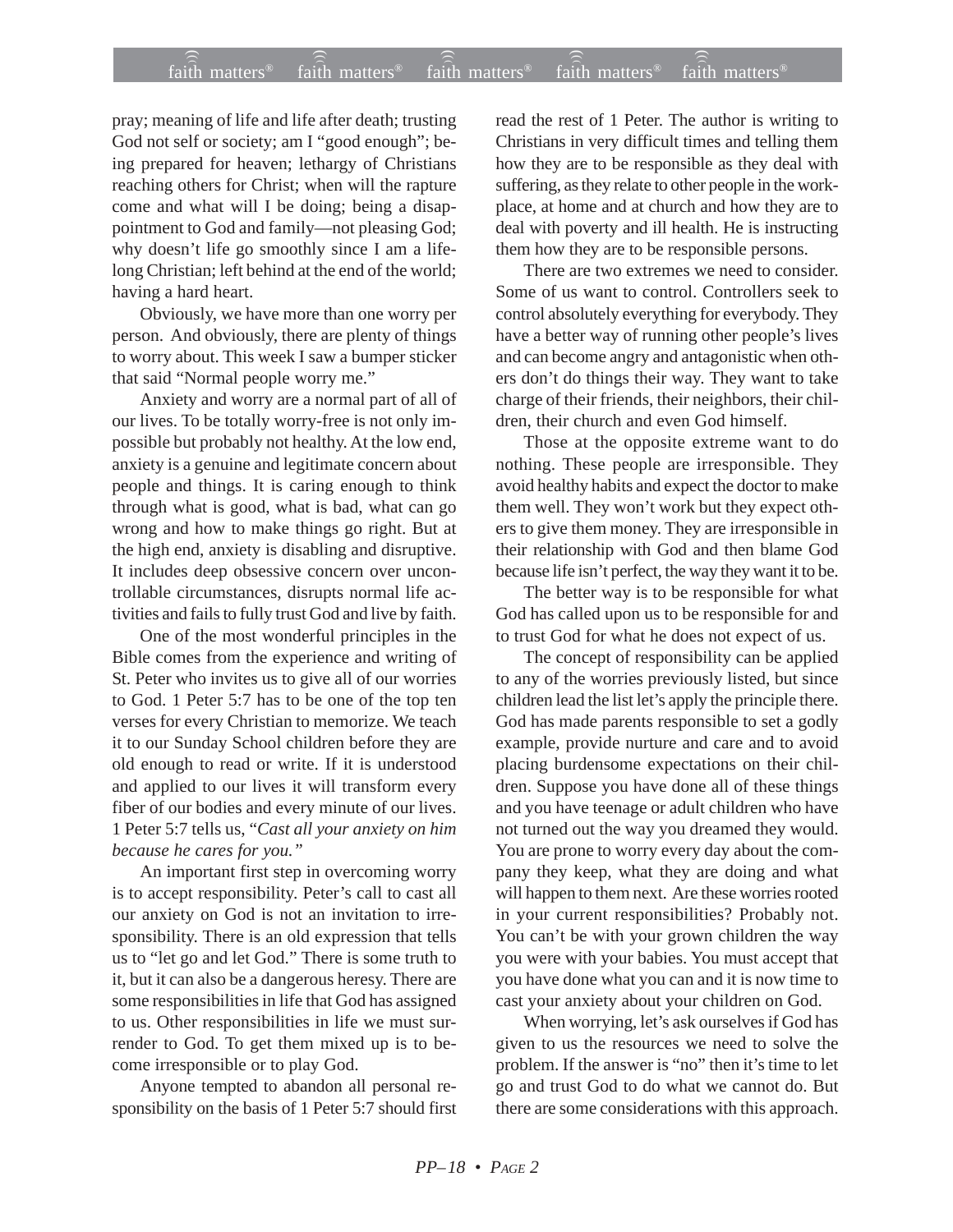There are some people who always think there is something they can do. They can fix every problem. They can always throw money at a challenge. They can always think of someone to call. They keep rolling the issues over and over in their minds trying to figure out a way that they can be responsible. Some people just have an endless capacity to think up new problems. I have a friend who says his wife should work for NASA because she can always think of everything that could go wrong!

If you fit into any of these super-worry categories I have a recommendation for you. Unless you have proof from God that he wants you to worry about something, give it to God and ask him to get back to you when there is something he wants you to do. (This is not advice for irresponsible never-worry types—just for super-worriers!)

Any worry that exceeds what God has required or resourced you to do fits into the casting category. Any worry that causes dysfunction in your life and relationships also fits into the casting category. If in doubt, all worries fit into the casting category. In the words of 1 Peter 5:7, "*Cast all your anxiety on him because he cares for you."*

Peter wrote this in Greek not in English. The Greek word for "cast" meant to "throw on a pile". It is something that takes a deliberate effort—like dropping a letter in the mailbox, clicking "Send" on an e-mail message or tossing a log into a bonfire. We're talking about doing something deliberate, decisive and permanent. This is not piece-

meal and it is not revocable. Give your anxiety to God once and for all.

Jesus talked about the same casting of anxiety in his Sermon on the Mount in Matthew 6:25-34 when he said:

*. . . do not worry about your life, what*

*you will eat or drink; or about your body, what you will wear. Is not life more important than food, and the body more important than clothes? Look at the birds of the air; they do not sow or reap or store away in barns, and yet your heavenly Father feeds them. Are you not much more valu-* *able than they? Who of you by worrying can add a single hour to his life?*

*See how the lilies of the field grow. They do not labor or spin. Yet I tell you that not even Solomon in all his splendor was dressed like one of these. If that is how God clothes the grass of the field, which is here today and tomorrow is thrown into the fire, will he not much more clothe you, O you of little faith? So do not worry, saying, "What shall we eat? Or, "What shall we drink?" or "What shall we wear?" For the pagans run after all these things. and your heavenly Father knows that you need them. But seek first his kingdom and his righteousness, and all these things will be given to you as well. Therefore, do not worry about tomorrow, for tomorrow will worry about itself. Each day has enough trouble of its own.*

It's almost as if Jesus is saying, "Don't sweat the small stuff, and it's all small stuff."

The practical question is how do we actually cast anxieties on God? Even if we buy into all of this in principle, how do we turn it into practice? There are some practical steps we can follow.

Number One is to define your worry. For some people worry is just a hobby; they don't really define what they are worrying about. Be specific. Describe your anxiety. Be honest. What is your worst fear? Write it down.

*If you cast your anxieties on God and don't feel much different, allow some time.*

Number Two is to pray. Tell God your specific worry. Ask God if there is something he wants you to do. Tell him you will do whatever he wants. Ask God for the resources to do what he wants you to do. Repeat

this prayer daily. If God doesn't guide you to what he wants or give you the resources, assume that this matter needs to be totally cast upon him; it is no longer your problem. Give it to God once and for all. Keep a written record of the date and your prayer.

Third on our list is to take some symbolic action. Do something visible and physical to dem-